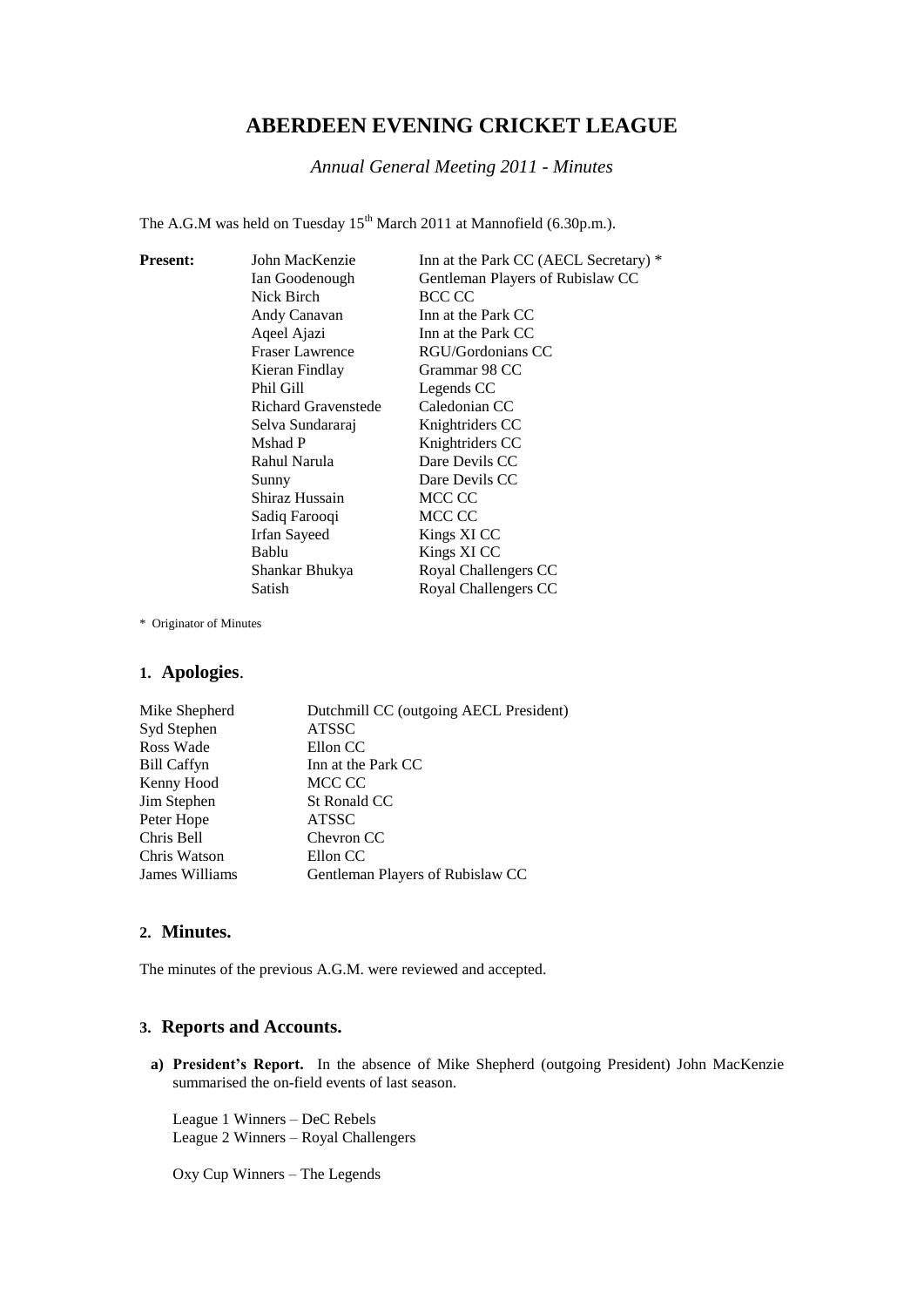League 1 Batsman of the Year – Prem (Dare Devils) League 1 Bowler of the Year – Swapnil (DeC Rebels) League 2 Batsman of the Year – Kieran Findlay (Grammar 98) League 2 Bowler of the Year – Prasanth (Royal Challengers)

Oxy Cup Final MOTM - Gokul (Dare Devils)

### **b) Secretary's Report.**

The Secretary thanked all clubs for continuing to report the results (results @aecl.org.uk) in a timely fashion.

The Secretary thanked Mike Shepherd (outgoing President) for his contribution to the running of the AECL in recent years.

Feedback received from Aberdeen Council is that the new AECL cricket pitch payment procedure is still working well. The revised pitch fee for 2011 will be £10.25 per team per match.

Spreading the Cup competition throughout the season to provide the best opportunity to play the final at Mannofield would continue (although it was necessary to play the Oxy Final at Duthie Park due to a number of postponements at Mannofield in 2010)

The website was working well with no problems.

The Secretary reminded all teams about the AECL Spirit of the Game following a number of 'incidents' the previous season.

**c) Treasurer's Report**. Cash in hand as of 31-12-10 was £ -21.35.

A number of subscriptions (£115.00) remain uncollected from the previous season. The subscription fee would rise to £10 per team in 2011 due to the increased cost of trophies / engraving.

### **4. Elections**

- **a) President:** Ian Goodenough
- **b) Secretary:** John MacKenzie
- **c) Committee:** Chris Watson, Jim Stephen, Andy Canavan and Selva Sundararaj.
- **d) Results Secretary** (new post): Kieran Findlay
- **e) Treasurer** (new post, separate from Secretary's duties): Shankar Bhukya

#### **5. Membership Changes**

Lahore Karahi and Centrica were accepted into the League. The DeC Rebels, Aberdeen Uni and Dutchmill would not be entering a team in 2011. Apache Gordonians and RGU Tomahawks would combine and be called RGU /Gordonians. Chevron CC would now be called BCC CC and St Ronald would now be called Axis St Ronald after securing sponsorship.

# **6. Cricket pitches**

There will be a maximum of 8 pitches available on a Tuesday.

- Duthie Park x 3
- Links